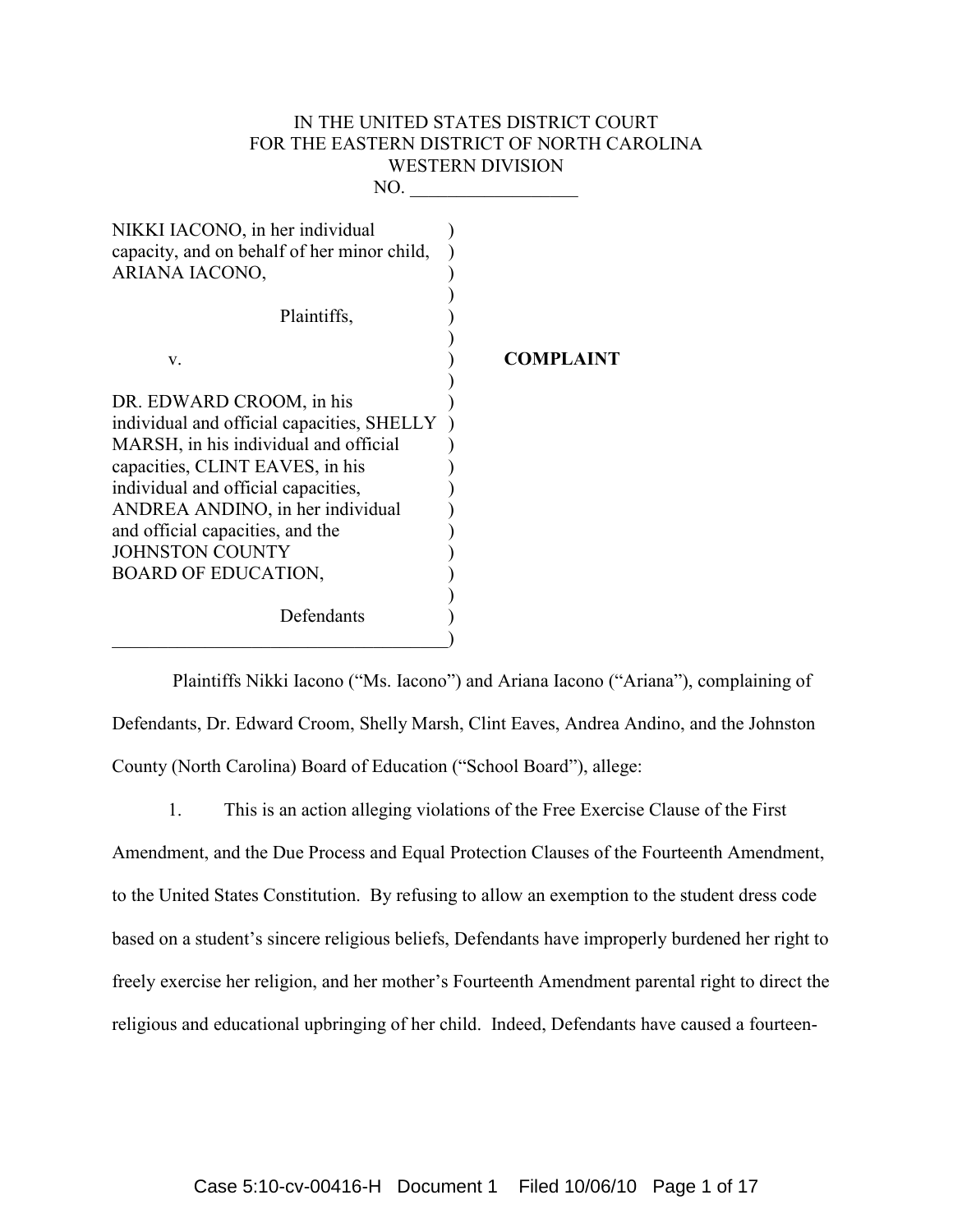year-old honor student to miss 19 of the first 28 days of her high school education – and have now banished her to "alternative" school.

2. Defendants' dress code policy, on its faces, runs afoul of United States Supreme Court precedent forbidding government inquiry into whether a religious belief or practice is required by a particular religion. In addition, Defendants have misapplied their own policy regarding religious exemptions from the student dress code, and have provided a hearing officer who prejudged the matter. Defendants have thus violated Ms. Iacono's and Ariana's right to procedural due process.

3. In misapplying the school board's policy, Defendants have demonstrated a preference for orthodox religions over a lesser-known but well-established unorthodox religion. This violates the Equal Protection Clause of the Fourteenth Amendment.

## **PARTIES**

 4. Ms. Iacono and her daughter, Ariana, are residents of Clayton, Johnston County, North Carolina. Ms. Iacono is a nursing student at Johnston Community College.

 5. Ariana is a ninth grade student at Clayton High School ("Clayton High") in Clayton, Johnston County, North Carolina. She completed middle school at Clayton Middle School, where she was consistently named to the honor roll. Ariana received an award upon completing the eighth grade for maintaining better than a 93 grade average during all three years of middle school. Ariana also distinguished herself in middle school by participating in Math Counts all three years. In September 2008, Arioana was inducted into the National Junior Beta Club, and during the sixth and seventh grades she achieved Academic Banquet by maintaining a 95 grade average. At the end of last school year, she was selected by Clayton Middle to receive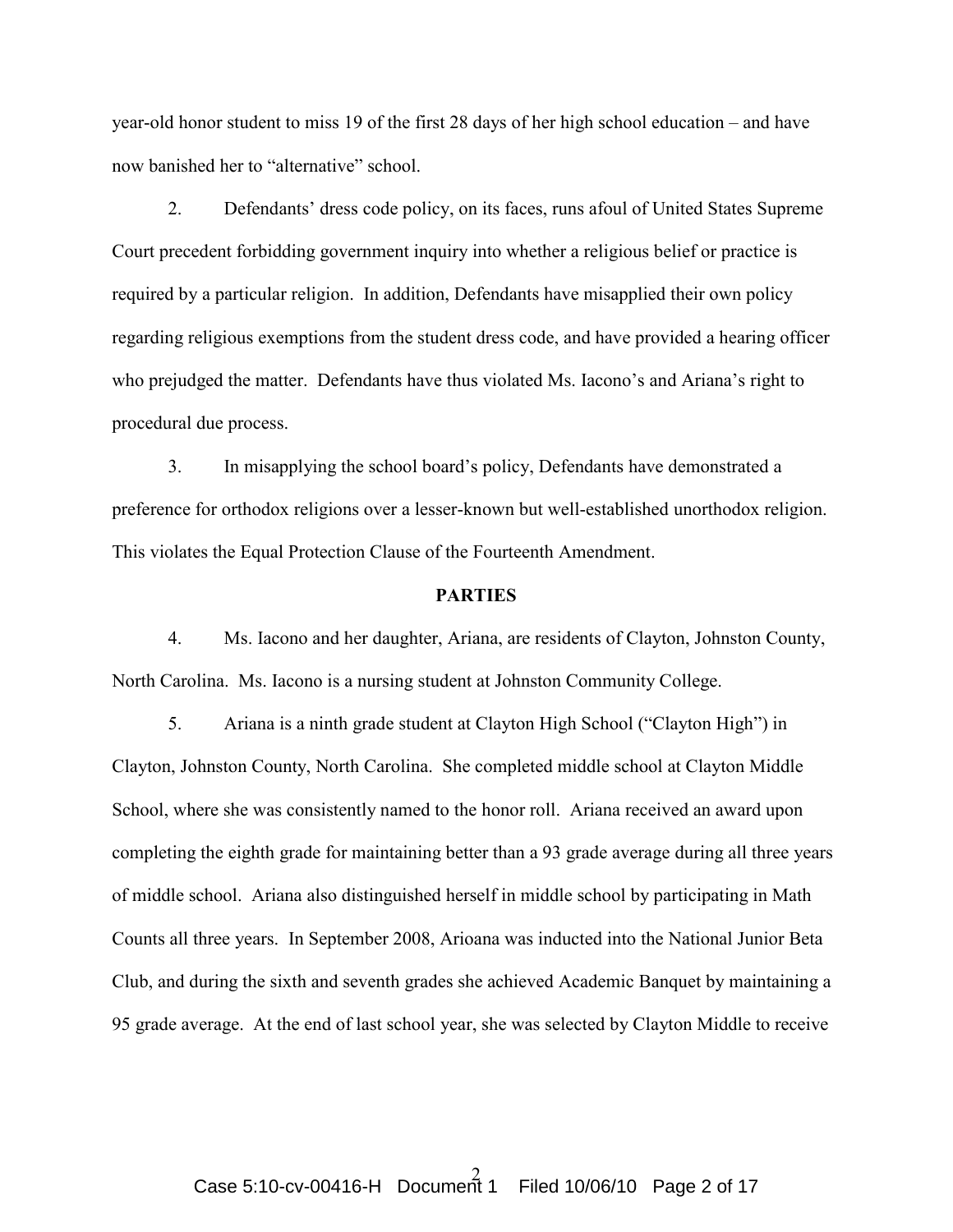a \$2,000 scholarship to attend Natural Science Camp at Meredith College. She was placed into the Honors science course at Clayton High per a referral from her middle school science teacher.

6. On information and belief, Defendant Dr. Edward Croom ("Superintendent Croom" or "Dr. Croom") is a resident of Kenly, Johnston County, North Carolina.

7. Dr. Croom is the superintendent of the Johnston County Board of Education. At all relevant times, he was and is acting under color of state law. Dr. Croom is sued in both his individual and his official capacities.

8. As the superintendent of the Johnston County Board of Education, Dr. Croom is responsible for setting and implementing the policies of the Johnston County Board of Education.

9. On information and belief, Defendant Shelly Marsh ("Mr. Marsh") is a resident of Smithfield, Johnston County, North Carolina.

10. Mr. Marsh is the deputy superintendent of the Johnston County Board of Education. He is sued in both his individual and his official capacities.

11. As the deputy superintendent of the Johnston County Board of Education, Mr. Marsh is responsible for setting and implementing the policies of the Johnston County Board of **Education** 

12. On information and belief, Defendant Clint Eaves ("Mr. Eaves") is a resident of Clayton, Johnston County, North Carolina.

13. Mr. Eaves is the principal of Clayton High. At all relevant times, he was and is acting under color of state law. Mr. Eaves is sued in both his individual and his official capacities.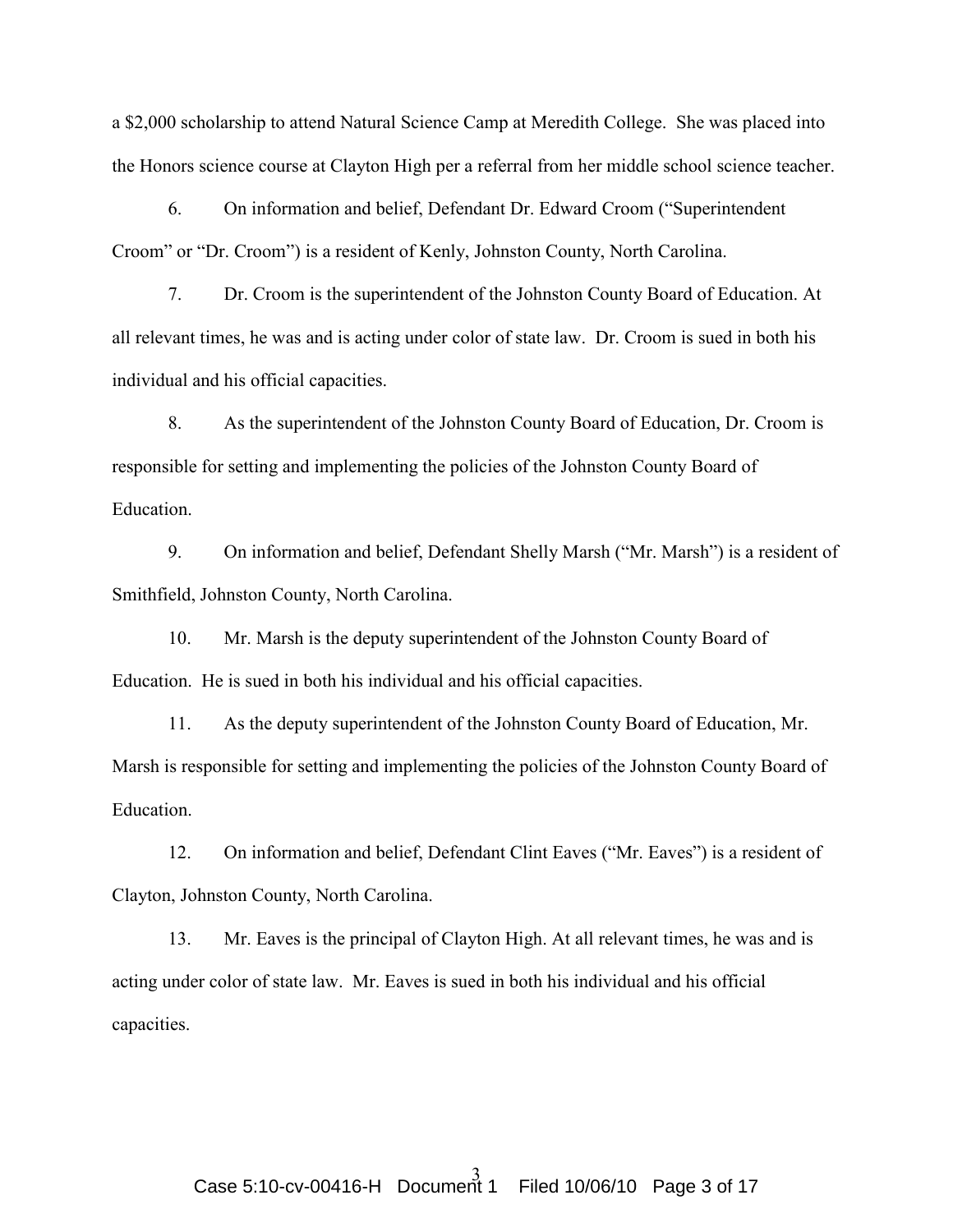14. As the principal of Clayton High, Mr. Eaves is responsible for setting and implementing the policies of Clayton High, and for implementing the policies of the Johnston County Board of Education.

15. On information and belief, Defendant Andrea Andino ("Ms. Andino") is a resident of Clayton, Johnston County, North Carolina.

16. Ms. Andino is the assistant principal of Clayton High. Ms. Andino is sued in both her individual and official capacities.

17. As the assistant principal of Clayton High, Ms. Andino is responsible for setting and implementing the policies of Clayton High and for implementing the policies of the Johnston County Board of Education.

18. The Johnston County Board of Education is a body corporate and politic of the State of North Carolina, located in Johnston County, North Carolina. At all relevant times, it was and is acting under color of state law.

19. The Johnston County Board of Education is responsible for setting and implementing the policies of schools within the Johnston County School District, including Clayton High.

#### JURISDICTION AND VENUE

20. This action is brought pursuant to 42 U.S.C. § 1983 to remedy the deprivation by Defendants, under color of state law, of rights, privileges and immunities secured to Plaintiffs by the First and Fourteenth Amendments to the United States Constitution.

21. This Court has subject matter jurisdiction of this matter pursuant to 28 U.S.C. §§ 1331 and 1343.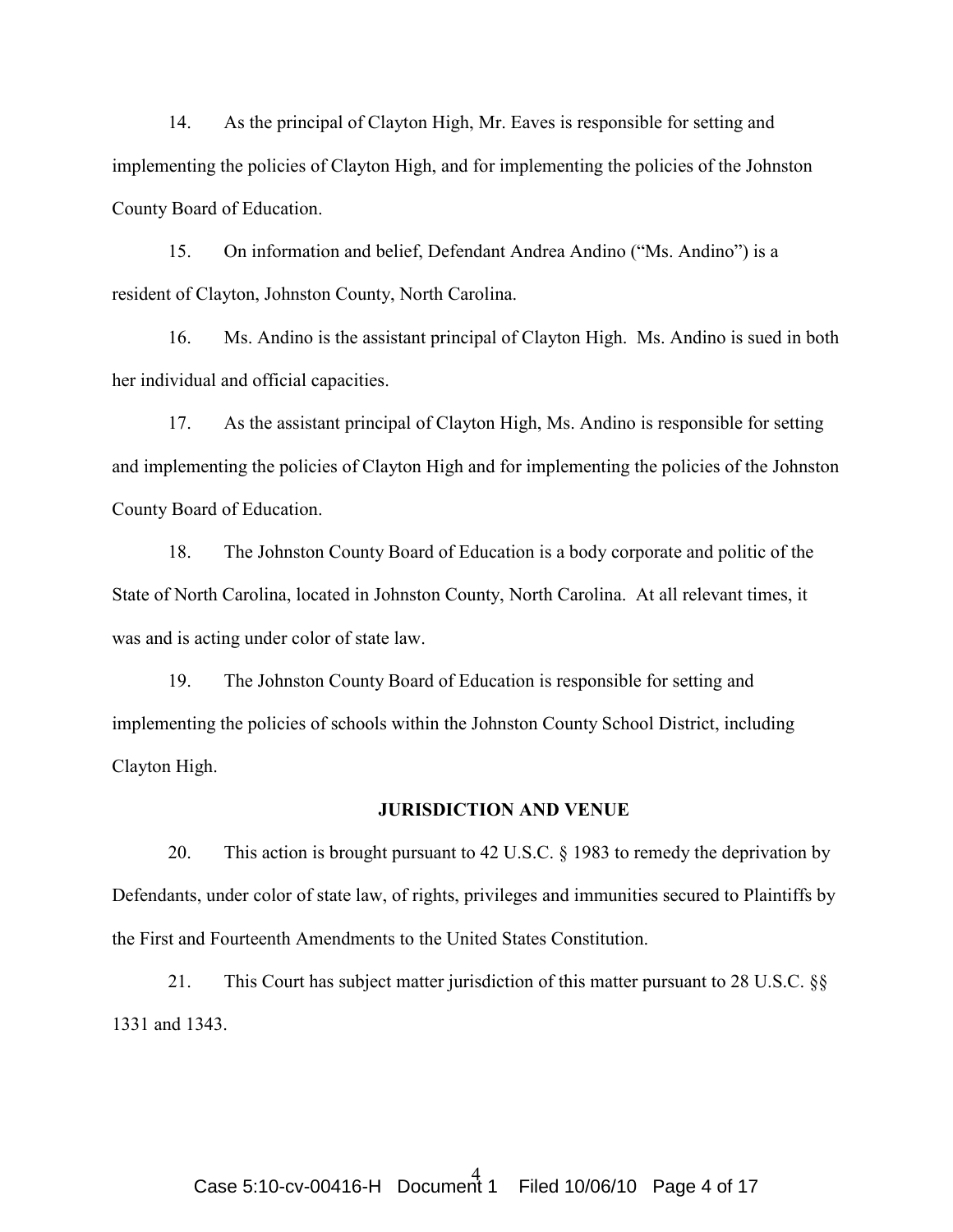22. Venue is proper in this Court pursuant to 28 U.S.C. § 1391 in that one or more Defendants reside in the district, and this is the district in which the claim arose.

### **FACTS**

### Church Membership

23. Ms. Iacono and Ariana Iacono ("Ariana") are members of the Church of Body Modification ("the Church").

24. Ms. Iacono has been a member of the Church since August 2009.

25. Ariana joined the Church, with the support of Ms. Iacono, in August 2010.

26. Upon information and belief, the Church has been in existence within the United States for approximately ten years.

27. The Church was incorporated in the state of Pennsylvania on July 28, 2008.

28. Upon information and belief, there are approximately 3,500 members of the Church in the United States.

29. Members of the Church practice ancient and modern body modification rites, and believe these practices are essential to their spirituality.

30. Members of the Church practice their beliefs both individually and in group settings.

31. There are four ministers affiliated with the Church nationwide. One of these ministers, Richard Ivey ("Reverend Ivey"), lives in Raleigh, North Carolina. He serves as a minister to Ariana and Ms. Iacono.

32. The Church teaches that through body modification, followers of the Church strengthen the connection between their minds, bodies, and souls. In doing so, the followers live as "spiritually complete and healthy individuals."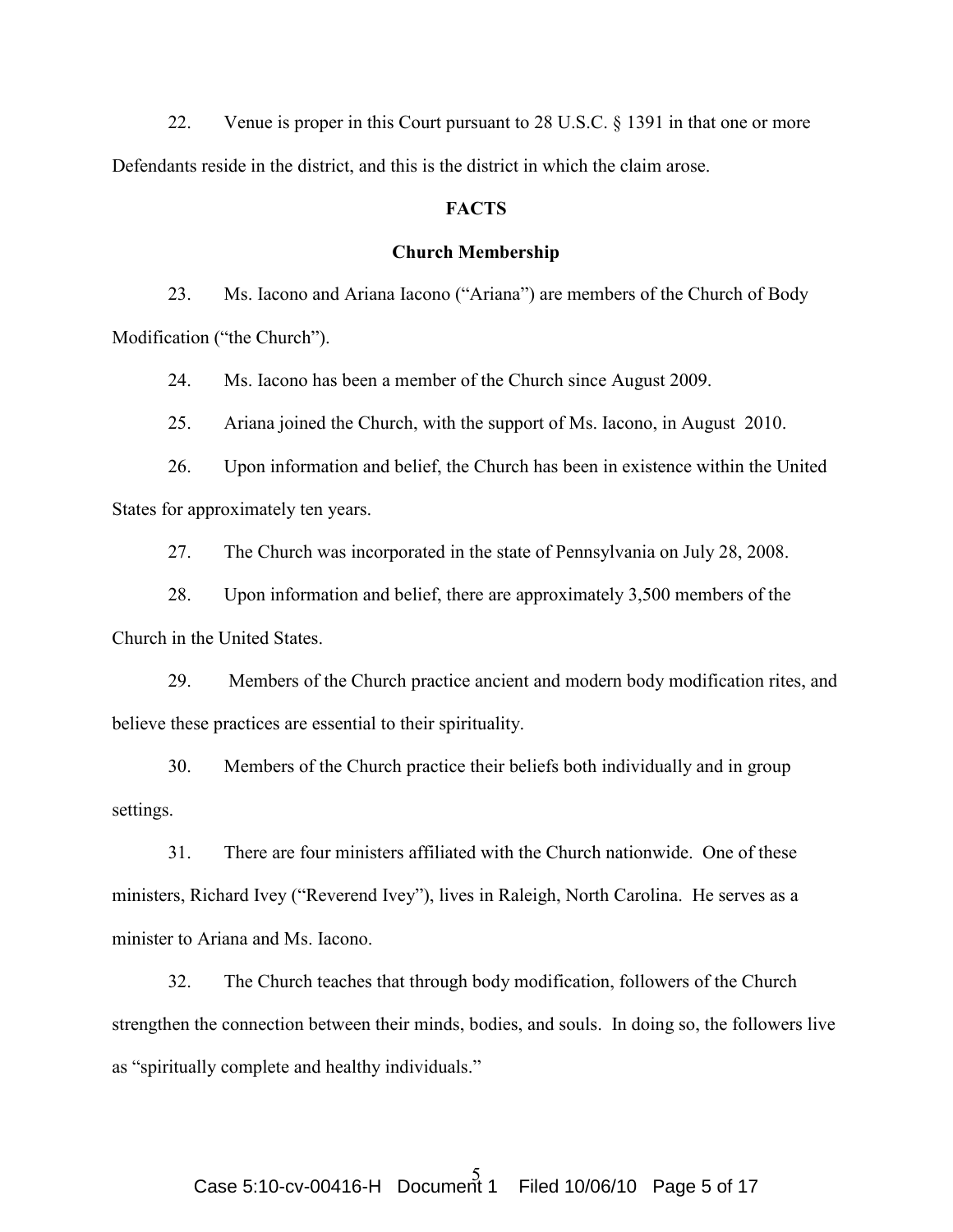33. The Mission Statement of the Church requires that members vow to "share [their] experiences openly and honestly in order to promote growth in mind, body, and soul."

34. The Mission Statement of the Church also requires members to "share a positive message with everyone [they] encounter, in order to act as positive role models for future generations in the body modification community."

35. Ariana first expressed her desire to join the Church early in the Summer of 2010.

36. Ariana spent approximately three weeks visiting Ms. Iacono's family in New York during July and August, during which time she continued to express to Nikki Iacono her desire to join the Church.

37. Nikki Iacono wished to be present for Ariana's initiation into the Church. So that Nikki Iacono could be present for the rite, they decided to wait until Ariana returned from her trip to New York to formalize Ariana's Church membership.

38. In August 2010, to join the Church, Ariana pierced her nose. Ariana now wears a small peridot stud in the left side of her nose.

39. Ms. Iacono and Ariana often meet with Reverend Ivey and his family on Sundays for spiritual discussion. They meet for spiritual discussion, and then have lunch together.

40. Ariana sincerely believes that, according to the teachings of the Church, she must wear her nose stud at all times. She has never removed the stud since she received the piercing in August 2010.

### Johnston County Board of Education Student Dress Code

41. Within Section 4000 of Defendant Johnston County Board of Education's policies is a policy regarding Student Dress and Appearance, numbered Policy Code 4220 ("Dress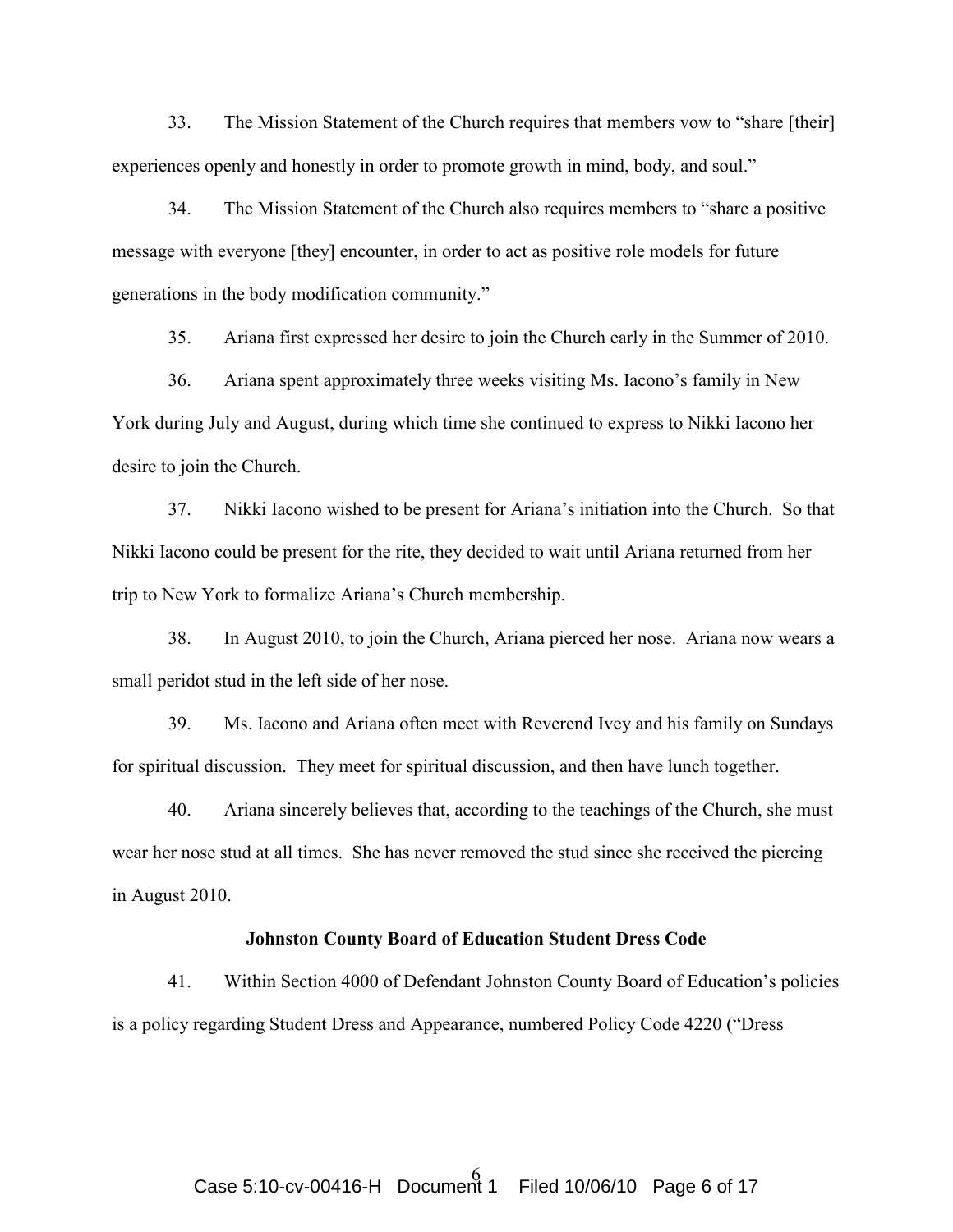Code"). The Dress Code provides that "there shall be no jewelry affixed to a student's nose, tongue, lips, cheek or eyebrow."

42. The Dress Code includes Regulation Code 4220-R, which provides for a Request for Reasonable Accommodation for Sincerely Held Religious Belief (the "Exemption"). The Exemption allows the principal to exempt a student from the requirements of the Dress Code if the requirement would impose a "substantial burden on the exercise of a sincerely held religious belief."

43. The Exemption requires that the principal or other designee perform a three part analysis to determine whether a student will be exempted from the Dress Code. The three determinations that the principal or other designee must make are (1) whether the objection is grounded in religious tenets rather than personal preference; (2) whether the religious beliefs are sincerely held and practiced; and (3) whether compliance with the Dress Code will truly interfere with the exercise of the religious beliefs.

44. The Exemption further states that "the principal or designee shall not attempt to determine whether the religious beliefs are valid but only whether they are central to religious doctrine and sincerely held."

#### The Iaconos' Efforts to Defend Their Religion

45. On August 25, 2010, Ariana Iacono began high school as a freshman at Clayton High.

46. On this same day, Ariana, new to the school, approached Defendant Ms. Andino in the hallway to ask about the location of one of her classrooms.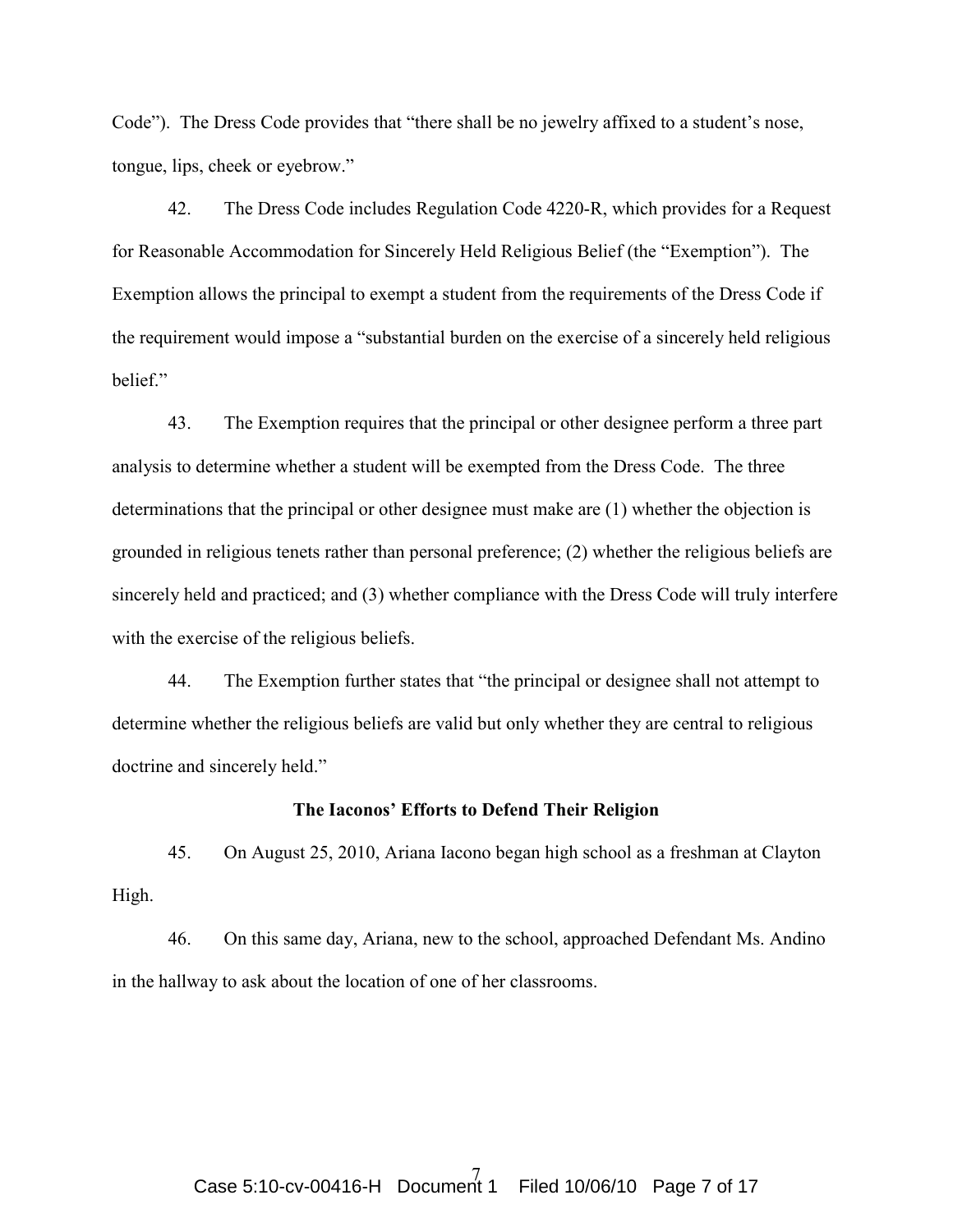47. Ms. Andino noticed that Ariana was wearing a stud in her nose, and advised Ariana that she was not allowed to wear the stud at school. Ms. Andino threatened Ariana with an assignment to in-school suspension if she refused to remove the nose stud on that day.

48. Ariana explained that she could not remove the stud at that time for fear of infection. Ms. Andino allowed Ariana to continue to wear the nose stud while attending her classes at that time.

49. On August 26, 2010, Ariana returned to school wearing the nose stud.

50. On the same day, Ms. Iacono met with Mr. Eaves, and explained the religious significance of Ariana's nose stud. Mr. Eaves informed Ms. Iacono that he would conduct an investigation into the Church to determine whether Ariana would be exempted from the Dress Code.

51. During this meeting, Mr. Eaves told Ms. Iacono that Ariana's nose stud "would be treated differently if you were Muslims or Hindus."

52. Ms. Iacono provided the Church's website as well as contact information for Reverend Ivey, to Mr. Eaves.

53. Ariana was allowed to wear her nose stud at school during Mr. Eaves' investigation into the religious practices of the Church. Mr. Eaves provided a handwritten note for Ariana to present to teachers and other administrators at Clayton High, which exempted her from the Dress Code's requirements during the investigation. This note stated "I have spoken with Ariana. Until further notice she is permitted to have the nose piercing."

54. Upon information and belief, Mr. Eaves consulted the Church's website to investigate the Church's practices.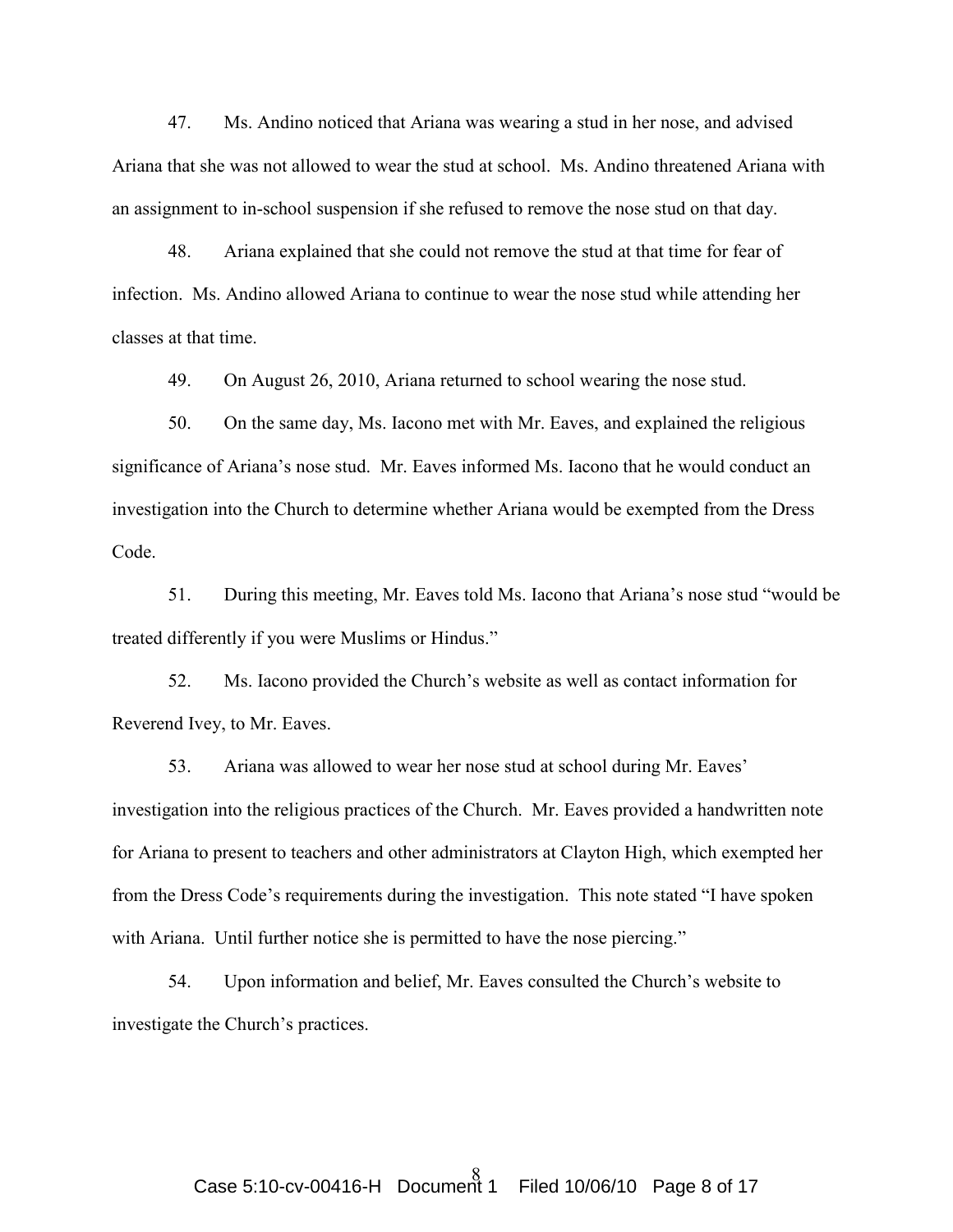55. Mr. Eaves contacted Ms. Iacono by telephone after their meeting on August 26, 2010 and asked her further questions regarding the Church. Mr. Eaves asked Ms. Iacono when Ariana joined the Church, whether Ariana's nose stud was required by the teachings of their Church, and whether Ms. Iacono had any Church pamphlets he could consult.

56. During this telephone conversation with Ms. Iacono, Mr. Eaves once again stated that Ariana's nose stud would be treated differently if the Iacanos were Hindus or Muslims.

57. On August 30, 2010, Mr. Eaves contacted Ms. Iacono by telephone and informed her that he had made a determination that Ariana's nose piercing was not required by the Church's religious practices. Mr. Eaves informed Ms. Iacono that Ariana would not be allowed to wear the nose stud to school.

58. On August 30, 2010, Reverend Ivey contacted Mr. Eaves by telephone in hopes of clarifying the Church's teachings and practices. Mr. Eaves hung up on Reverend Ivey during this conversation.

59. On September 1, 2010, Ms. Iacono wrote a letter to Mr. Marsh to appeal Mr. Eaves' decision. In this letter, Ms. Iacono outlined her conversations with Mr. Eaves, explained the Church's religious practices, and asked that Ariana be exempted from the Dress Code.

60. On September 1, 2010, Mr. Marsh responded to Ms. Iacono's September 1 letter with an email stating: "Mr. Eves [sic] is following policy. I hope your daughter will too. Your daughter should follow the rules so consequences will not warranted [sic]."

61. Ms. Iacono forwarded Mr. Marsh's email response to Dr. Croom on September 1, 2010, asking to speak with him regarding Mr. Eaves' decision.

62. Dr. Croom responded by informing Ms. Iacono that he had referred the matter to the school board's attorney, Mr. James Lawrence.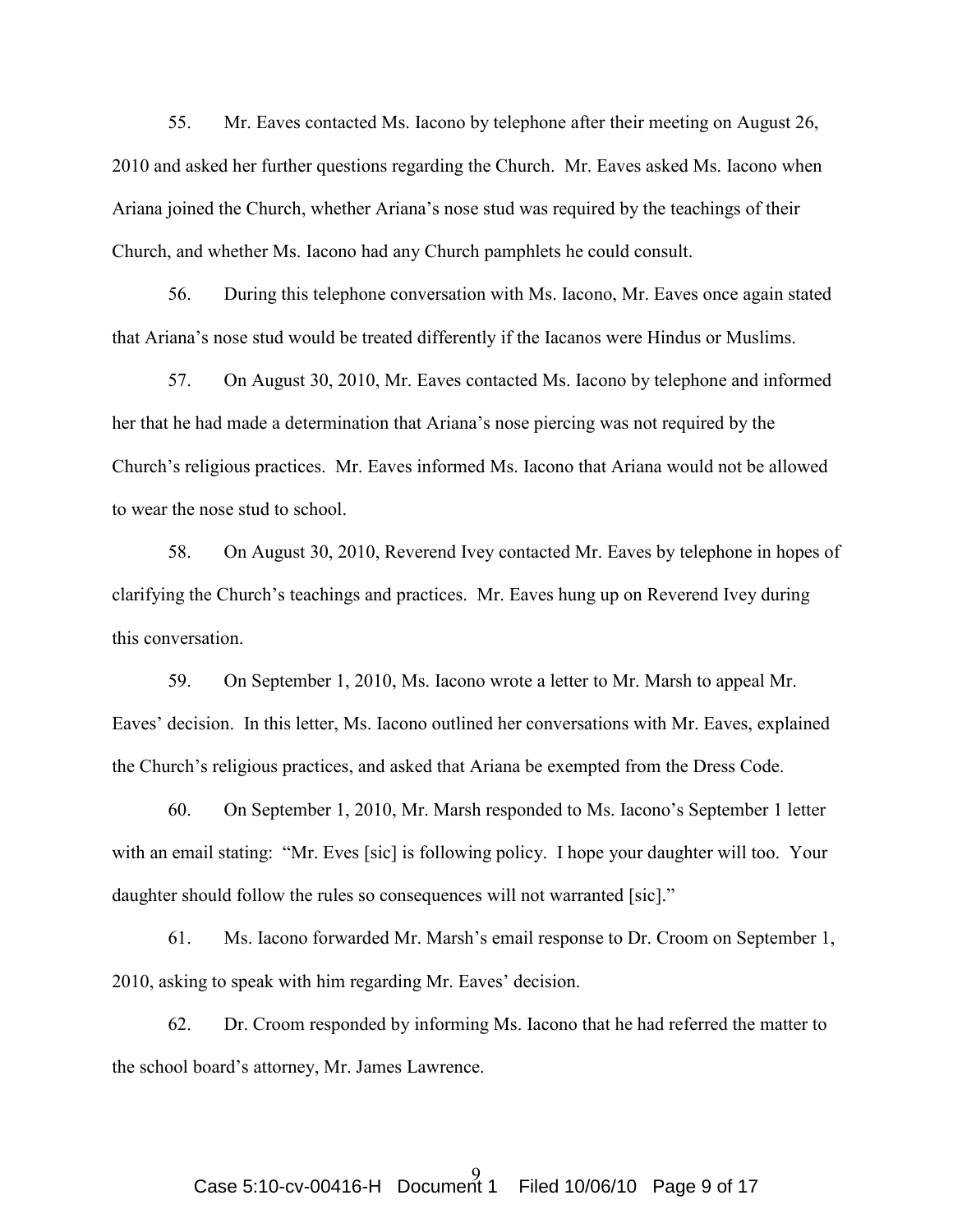63. After Ms. Iacono failed to hear anything further from Dr. Croom or Mr.

Lawrence, she went to Dr. Croom's office on September 7, 2010 and asked to see him. At this meeting, Dr. Croom stated that these cases usually do not come out in favor of her Church, and that she would need to refer further questions to Mr. Lawrence.

64. On September 10, 2010, Ms. Iacono and Reverend Ivey met with Mr. Lawrence, who informed them that Dr. Croom would have the final determination over whether Ariana was entitled to an exemption from the Dress Code. Mr. Lawrence informed them at this meeting that there was no appeal of Dr. Croom's decision.

#### Ariana's Suspensions from Clayton High School

65. On September 7, 2010, Ariana returned to Clayton High with the nose stud in place. Mr. Eaves cited Ariana for violating the Dress Code; for this first offense, he gave her a written warning. Ms. Iacono was notified of this violation. The notice of violation incorrectly referred to Ariana's nose piercing as a "nose ring." She in fact wears a small peridot stud.

66. Ariana returned to school on September 8, 2010, wearing the nose stud. On this date, Mr. Troy Anderson, a teacher at Clayton High, referred Ariana to Ms. Andino for a violation of the Dress Code. Ms. Andino suspended Ariana for one day for a second violation of the Dress Code. Ariana was allowed to return to school on September 9, 2010. The suspension notice incorrectly referred to Ariana's nose stud as a "nose ring."

67. On September 9, 2010, Ariana returned to Clayton High with her nose stud. She was again referred by Mr. Anderson to Ms. Andrino for a violation of the Dress Code. Ms. Andrino suspended Ariana from school for three days for a third violation of the Dress Code. Ariana was allowed to return to school on September 14, 2010. This notice again referred to Ariana's piercing as a "nose ring."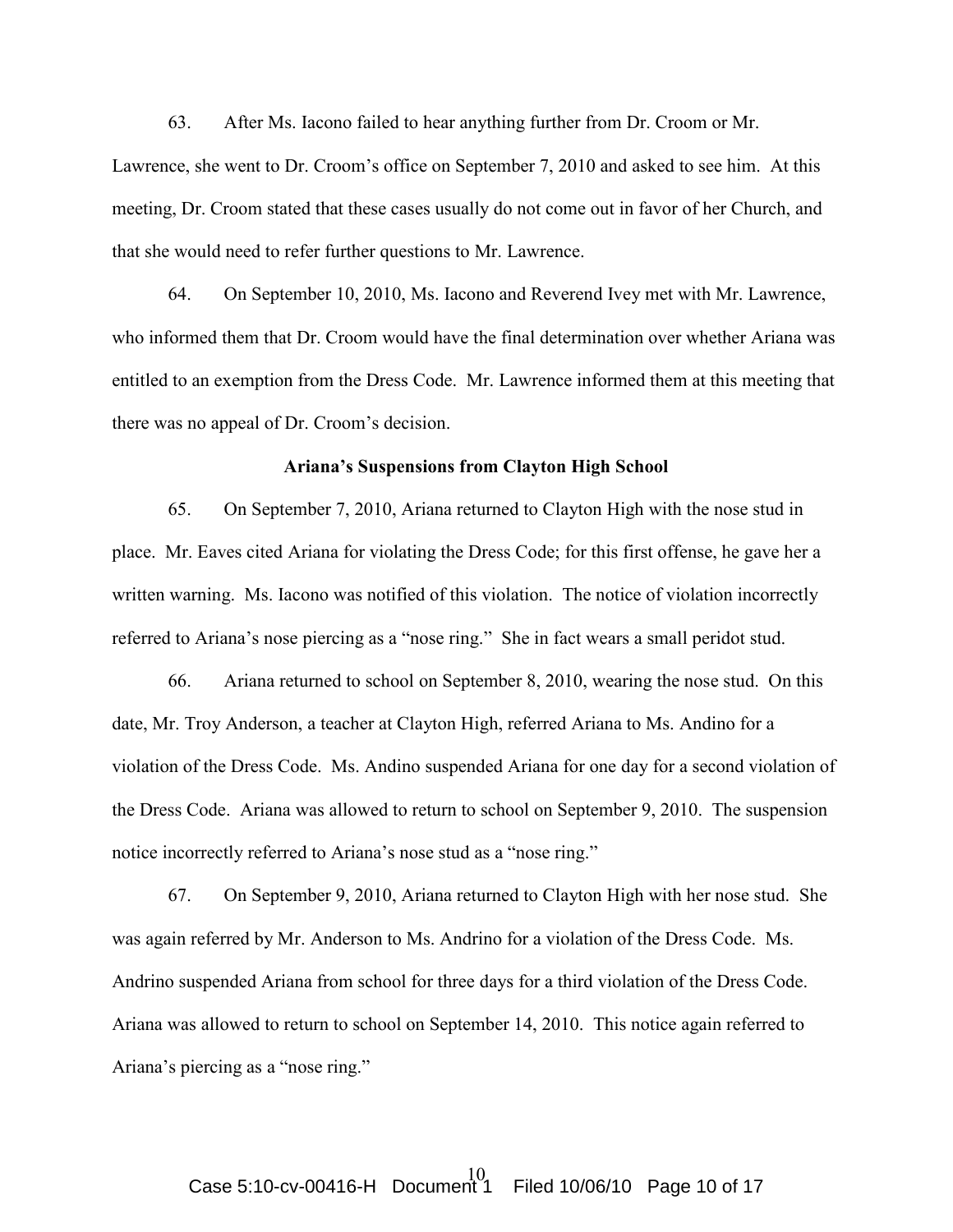68. Ariana returned to Clayton High on September 14, 2010 with the nose stud in place. She was accompanied by Ms. Iacono. Mr. Eaves refused to allow Ariana to remain in school with the nose stud. He suspended Ariana for five days for a fourth violation of the Dress Code. The suspension notice referred to Ariana's piercing as a "nose ring." Mr. Eaves informed Ms. Iacono that, if Ariana returned on September 21, 2010 with the nose stud, he would suspend her for ten days and refer her to an alternative school.

69. Katherine Parker, Legal Director of the American Civil Liberties Union of North Carolina Legal Foundation, contacted Mr. Lawrence on September 15, 2010 asking that Ariana be allowed to return to Clayton High with her nose stud in place.

70. Mr. Lawrence responded to Ms. Parker's request on September 20, 2010, and stated that if Ariana agreed to cover her nose stud during the school day with a bandage or wear a spacer in lieu of her nose stud, she would be allowed to return to Clayton High.

71. Ms. Iacono and Ariana believe it would be against their Church's practices to cover a piercing every day with a Band-Aid. In addition, wearing a Band-Aid on her nose every day for four years would be embarrassing and uncomfortable for Ariana.

72. Ms. Iacono and Ariana feel that wearing a spacer in place of her nose stud would also violate the Church's religious practices. In addition, spacers are made of a porous material that carries bacteria and carcinogens. Wearing a spacer and taking her nose stud out every day would be unhygienic and unhealthy for Ariana.

73. On September 21, 2010 Ariana returned to Clayton High with her nose stud in place.

74. Nikki Iacono accompanied Ariana to Clayton High on September 21, 2010 and again met with Mr. Eaves, asking him to allow Ariana to attend her classes. Instead, Mr. Eaves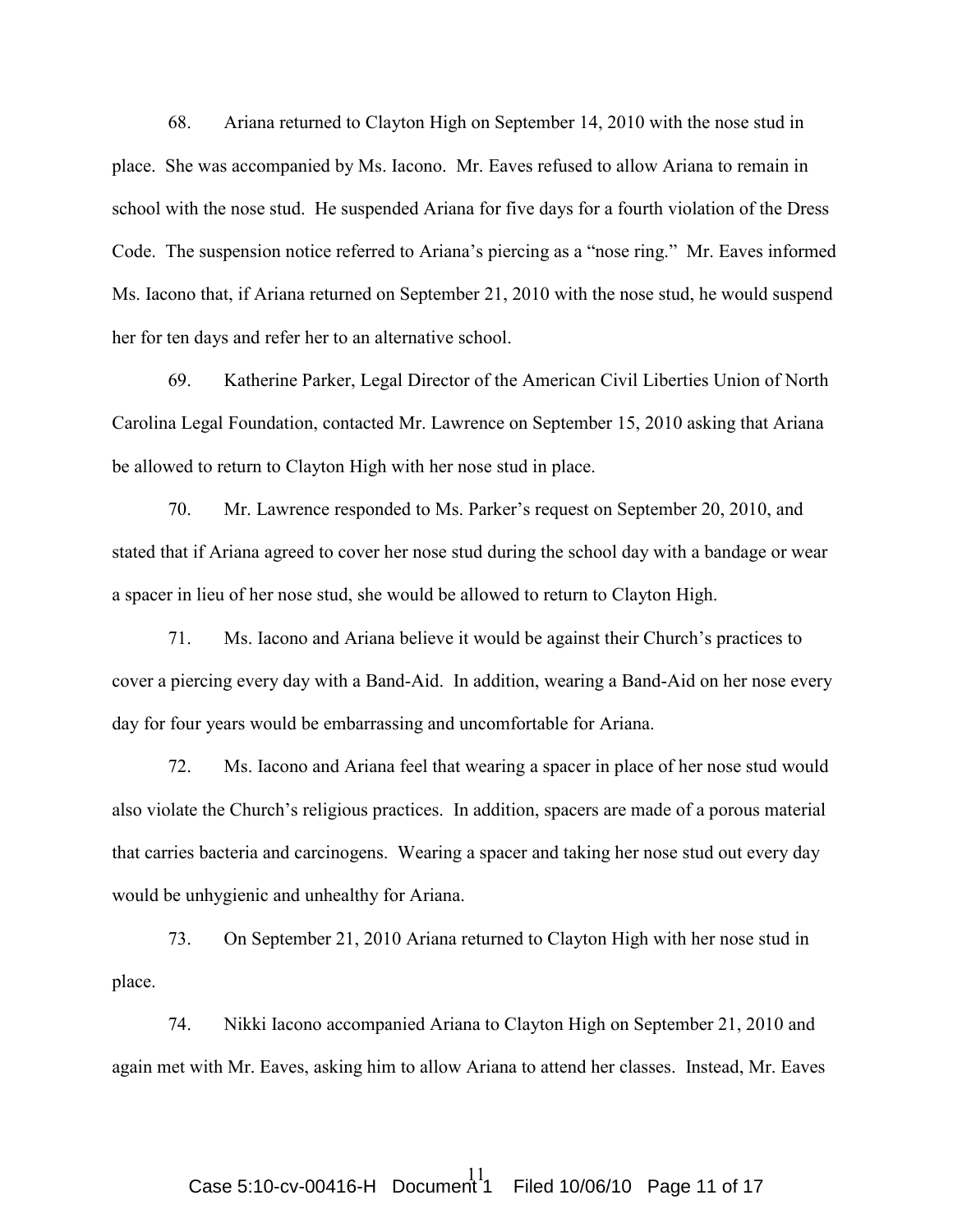suspended Ariana for a fifth violation of the Dress Code. Ariana received a ten-day suspension. The written notice of violation, received on September 23, 2010, recommended long-term suspension and referral to an alternative school placement.

75. On October 4, 2010, Ms. Iacono and Ariana attended a hearing at the Johnston County Schools' central office in Smithfield, North Carolina on an appeal filed through the School Board's due process procedures.

76. Mr. Marsh, who previously emailed Ms. Iacono stating his position against Ariana's nose stud, served as the hearing officer.

77. During the October 4, 2010 hearing, the School Board's lawyer demanded that Ms. Iacono defend her own as well as Ariana's religious beliefs. He asked Ms. Iacono where her Church was located, where members meet, and how many meetings Ariana had attended since joining the Church over the Summer of 2010. Confronting Ms. Iacono with a copy of the Church's Mission Statement and Statement of Faith, the School Board's lawyer asked her to locate specific language requiring all members of the Church to wear nose piercings.

78. Ms. Iacono explained that Ariana's nose stud was required for her faith in the Church, but that other Church members may choose to modify their bodies in different ways. Ms. Iacono also explained that the Church's website makes it clear that body modification rites are "essential" to the spirituality of Church members. Ms. Iacono further explained that she was very upset about Ariana's suspensions and felt that it was awful that the school district was forcing her to choose between her daughter's public education and the family's religion.

79. At the conclusion of the October 4 hearing, while supposedly still deliberating whether to affirm Mr. Eaves' recommendation of long-term suspension or alternative school, Mr. Marsh blurted out that Ariana should report to the South Campus Community School ("South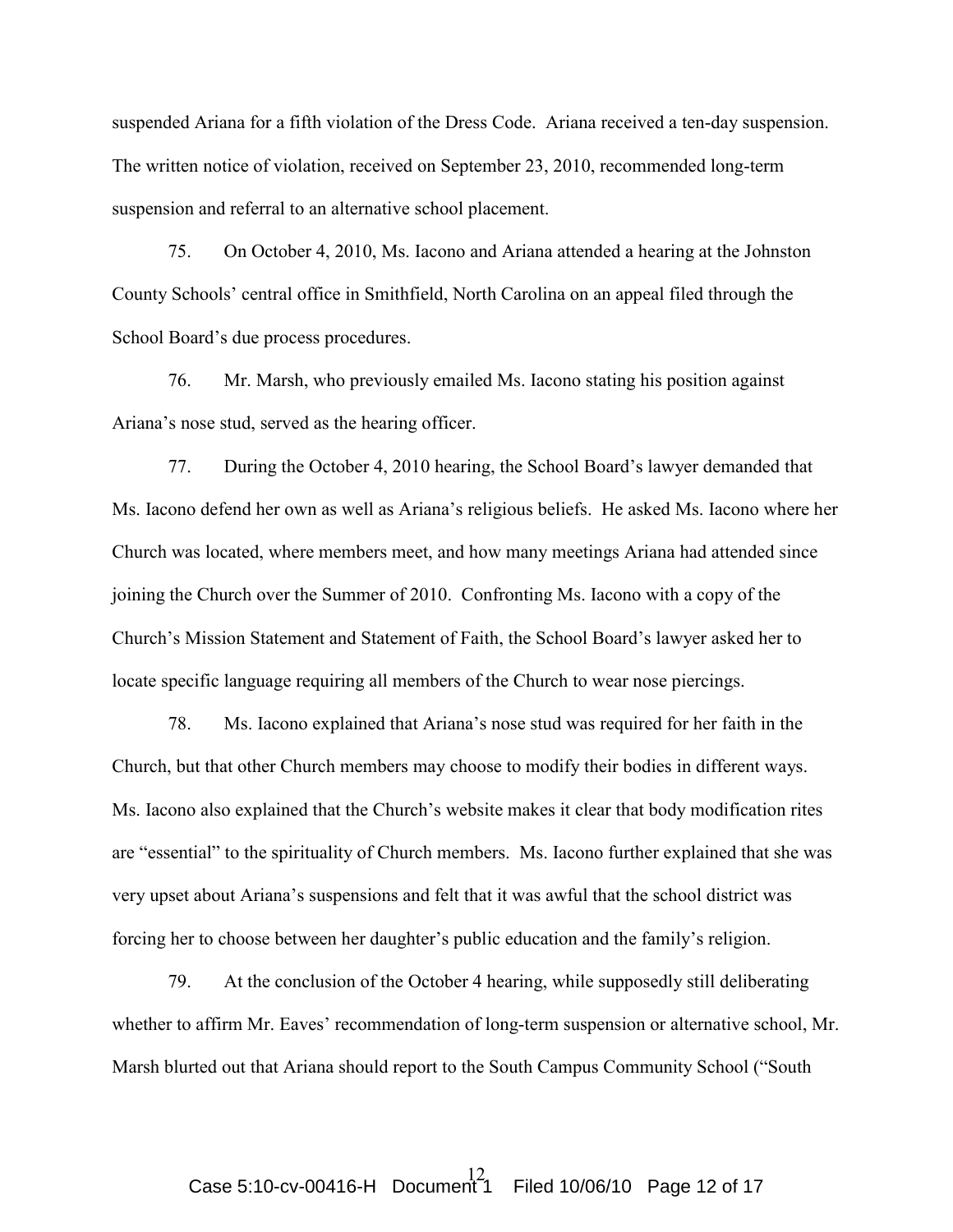Campus") on October 6, 2010. This inadvertent admission revealed that he had already made a determination upholding Mr. Eaves' recommendation for an alternative school placement.

80. On October 5, 2010, Mr. Marsh in fact upheld Mr. Eaves' decision, and banished Ariana to South Campus. Mr. Marsh described South Campus as Johnston County's alternative school for "students who are having difficulty in the regular school program, or in some cases, students who have been recommended for long term suspension." At South Campus, Ariana would still be barred from wearing nose stud.

## FIRST CLAIM FOR RELIEF (Denial of First and Fourteenth Amendment Rights)

81. Plaintiffs reallege and incorporate the allegations in paragraphs 1 through 80.

82. Defendants' actions in refusing to exempt Ariana from the Dress Code and in suspending her from Clayton High four times were, and continue to be, taken under color of state law as defined in 42 U.S.C. § 1983.

83. Defendants' Dress Code and actions in refusing to exempt Ariana from the Dress Code constitute an ordinance, regulation, custom, usage, or policy for purposes of 42 U.S.C. § 1983.

84. The Church of Body Modification is a religion entitled to protection under the First Amendment to the United States Constitution.

85. Body modifications such as nose piercings are a central religious practice of the Church.

86. It is Plaintiffs' sincerely held belief that Ariana must wear her nose stud openly at all times according to the central tenets of the Church.

87. The refusal by Defendants to exempt Ariana from the Dress Code is a burden on Plaintiffs' First Amendment right to the free exercise of their religion.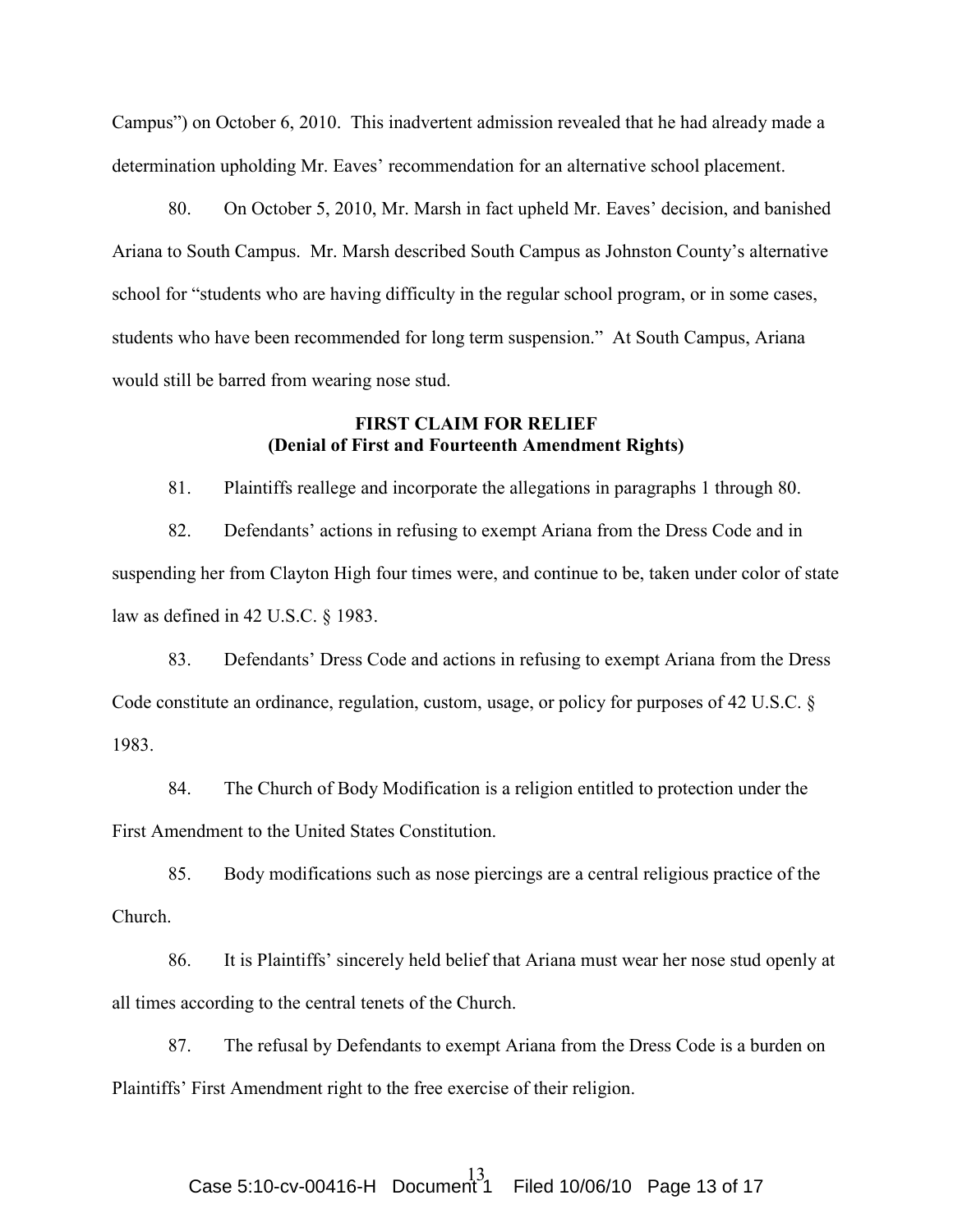88. The refusal by Defendants to exempt Ariana from the Dress Code is also a burden on Ms. Iacono's parental right to direct the religious and educational upbringing of her daughter as guaranteed by the Fourteenth Amendment of the United States Constitution.

89. Plaintiffs have no adequate remedy at law, and unless this Court grants the injunctive relief herein requested, Plaintiffs will be irreparably damaged.

## SECOND CLAIM FOR RELIEF (Denial of Procedural Due Process)

90. Plaintiffs reallege and incorporate the allegations in paragraphs 1 through 89.

91. At all times, Plaintiffs were engaged in activities protected by the First and Fourteenth Amendments.

92. Ariana has a property interest in a free public education. Ariana and Ms. Iacono also have a liberty interest in their right to engage in activities protected by the First and Fourteenth Amendments at Clayton High.

93. As a direct and proximate result of Ariana's suspension from Clayton High, Defendants have denied Ariana and Ms. Iacono these property and liberty interests.

94. The acts of Defendants were and are, at all times, executed under the color of state law. The acts of Defendants were and are calculated to deprive, have deprived, and are depriving, Ariana and Ms. Iacono their right to procedural due process guaranteed by the Fourteenth Amendment to the United States Constitution.

95. Defendants' acts of denying Ariana an exemption to the Dress Code and of suspending Ariana from Clayton High based on a misapplication of the Dress Code's exemption policy, summarily denied, and continues to deny, Ariana and Ms. Iacono of their protected property and liberty interests. Prior to depriving them of these property and liberty interests, the Defendants failed to afford Ariana and Ms. Iacono adequate procedural protections.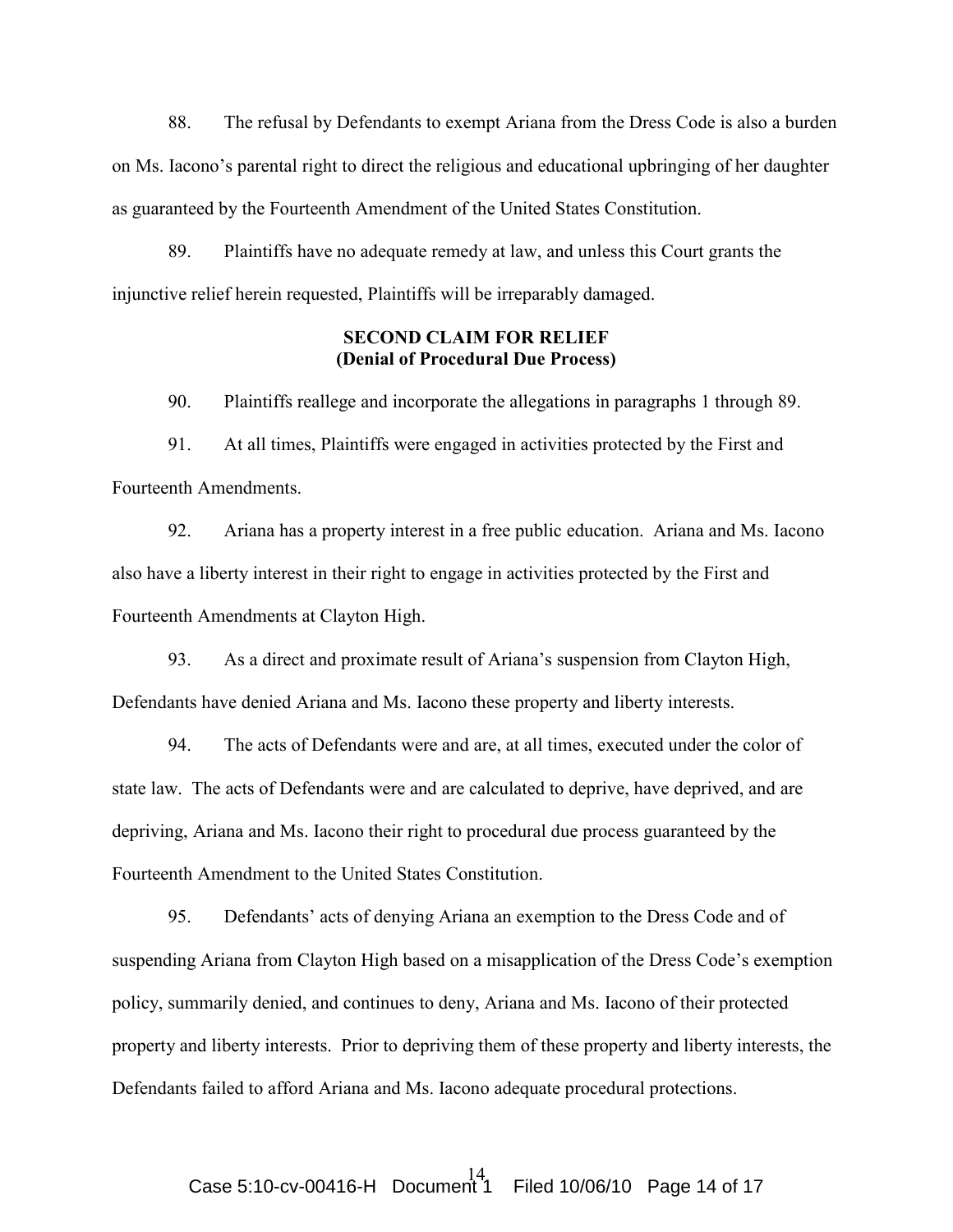96. As a direct and proximate result of Defendants' actions, Ariana and Ms. Iacono have been deprived of their property and liberty interests without due process of law.

# THIRD CLAIM FOR RELIEF (Denial of Equal Protection)

97. Plaintiffs reallege and incorporate the allegations in paragraphs 1 through 96.

98. As a result of her suspension, Ariana has been intentionally treated differently from others similarly situated without any basis for the difference in treatment.

99. Mr. Eaves' statements that Ariana's nose stud would be treated differently if she and Ms. Iacono were Muslim or Hindu reveal that Defendants are denying Plaintiffs equal protection of the law as guaranteed by the Fourteenth Amendment.

100. Mr. Eaves' interpretation as to what he considers to be a valid religion has not been equally applied to Ariana and Ms. Iacono and other students at Clayton High.

101. The acts of Mr. Eaves were and are, at all times, executed under color of state law. The acts of Mr. Eaves were and are calculated to deprive, have deprived, and are depriving Ariana and Ms. Iacono of their right to equal protection of the law pursuant to the Fourteenth Amendment to the United States Constitution.

102. The acts of Mr. Eaves were and are arbitrary, irrational, and without rational basis. Mr. Eaves' actions have denied, and continue to deny, Ariana and Ms. Iacono equal protection of the law as guaranteed by the Fourteenth Amendment to the United States Constitution.

103. As a result of Mr. Eaves' actions, Ariana and Ms. Iacono have sustained actual damages and are entitled to obtain appropriate equitable relief under 42 U.S.C. §§ 1983 and 1988.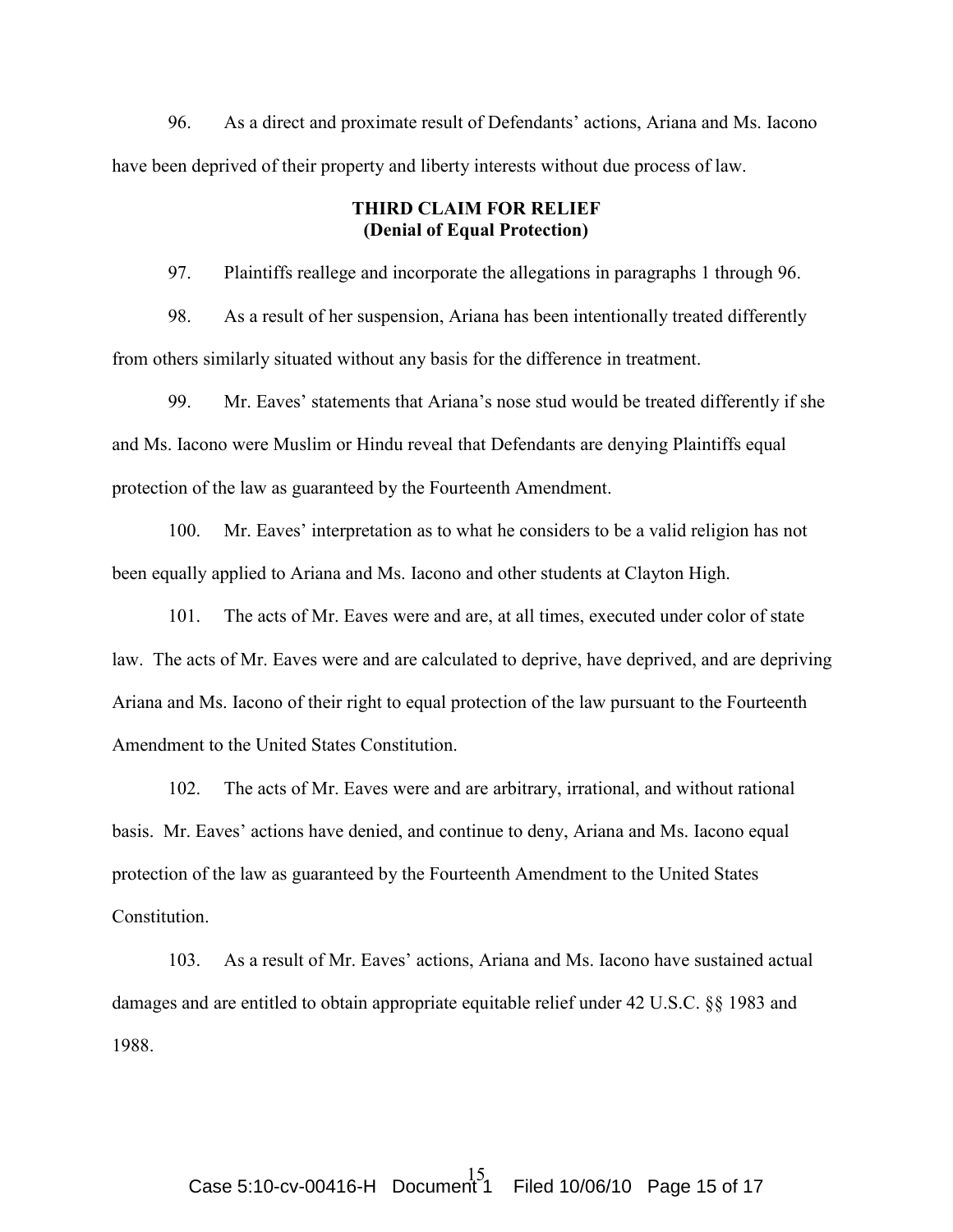WHEREFORE, Plaintiffs respectfully pray that the Court:

1. Declare Defendants' actions to be in violation of the First and Fourteenth

Amendments to the United States Constitution;

2. Preliminarily and permanently enjoin Defendants from engaging in or continuing any and all practices found by this Court to be unlawful and unconstitutional;

3. Preliminarily and permanently enjoin Defendants from suspending Ariana from Clayton High and refusing to grant an exemption to the Dress Code based on sincerely held religious beliefs;

4. Strike from Ariana's school record all punishment for violation of the Dress Code, and permit her to make up all lost classes and missed school work;

5. Tax the costs of this action, including reasonable attorneys' fees, to Defendants under 42 U.S.C. § 1988; and

6. Award Plaintiffs such other and further relief as the Court may deem just and proper. This the 6th day of October, 2010.

## ELLIS & WINTERS, LLP

 /s/ Jonathan D. Sasser Jonathan D. Sasser N.C. State Bar No. 10028 jon.sasser@elliswinters.com Post Office Box 33550 Raleigh, North Carolina 27636 Telephone: (919) 865-7000 Facsimile: (919) 865-7010

Lead Counsel for Plaintiff and Cooperating Attorneys for the American Civil Liberties Union of North Carolina Legal Foundation